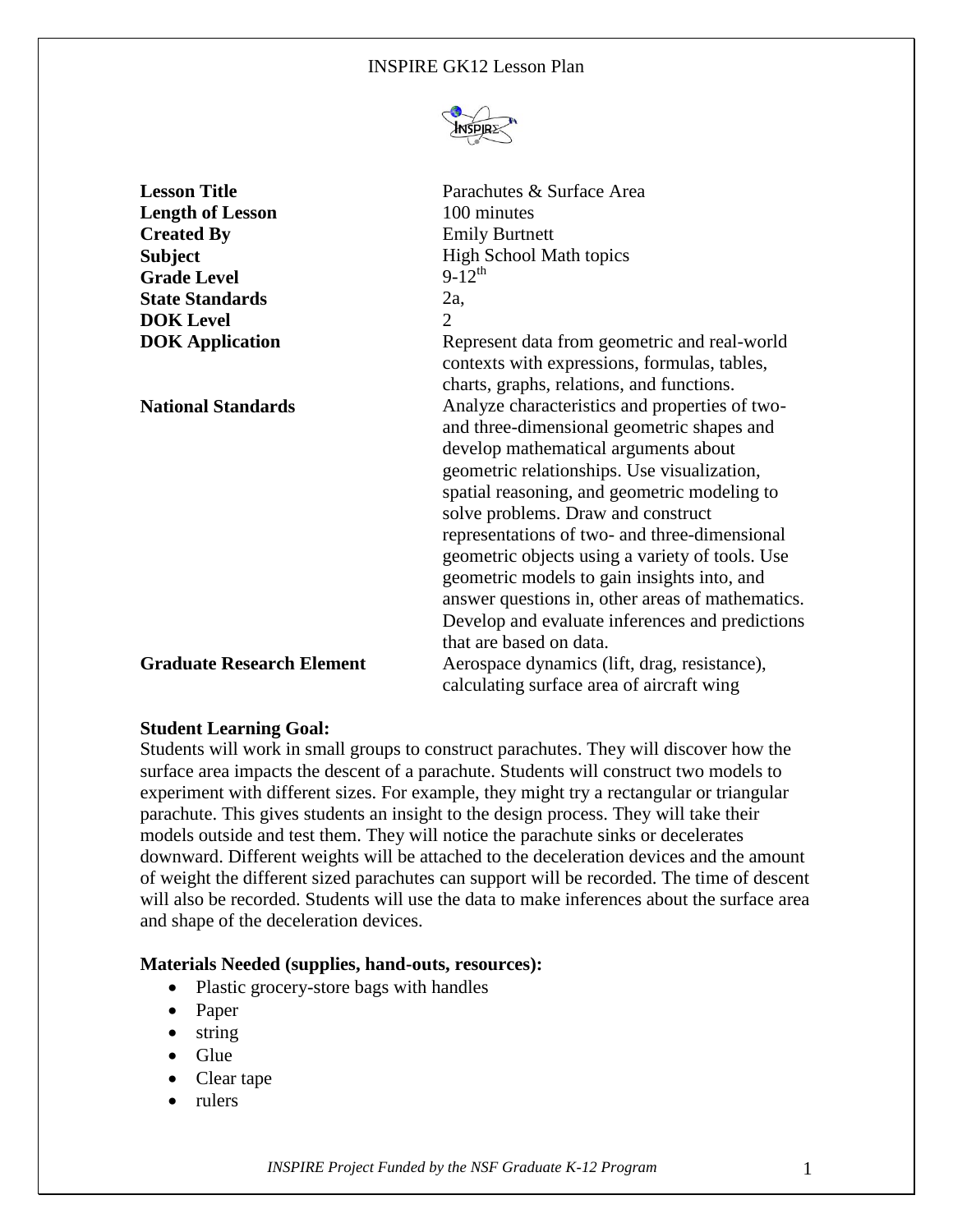

- Scissors
- Clay, Legos, weights, paper clips or object to attach to parachute for weight
- Graph paper & colored pencils OR computers with Microsoft Excel
- Stopwatch
- Scale

# **Lesson Performance Task/Assessment:**

*To build the parachute:* Fold the plastic bag so that it is flat. Cut four strings out of the fishing line 12 inches long. Attach one end of each string to the parachute using the tape making sure the strings are spaced evenly around the edge of the shape. Attach the weight to the other four ends of the strings. Be careful not to tangle up the strings!! If clay is being used, it would be easy just to mold the clay around the strings. If paper clips are being used as the weights, make sure there is a loop in the knot to attach the paper clips in. If another object is being used for a weight, use tape to attach the object.

# **DAY 1: Constructing the parachutes**

Give students a history of parachutes. Explain to students who uses them and why they are used. Introduce students to the appropriate terminology of a parachute: the plastic part is called the canopy and the strings are called the shroud. This may involve a Power Point presentation or perhaps a video.

*Experiment with canopy shape:* Students will measure and cut **two-three** different shapes such as square, rectangle, trapezoid, parallelogram, triangle, circle of the **same area** out of the plastic bags.

# **DAY 2: Go outside (weather permitting) to launch parachutes**

*Experiment with surface area:* Students will measure and cut **two-three** different shapes such as square, rectangle, trapezoid, parallelogram, triangle, circle [BE SURE TO USE THE SAME SHAPES AS ABOVE) but of **different areas** out of the plastic bags.

Have students release their parachutes from the same height several times and observe the characteristics of the fall and measure and record the time. Calculate and record the average time for each shape and surface area. Also, if students experiment with various weights, be sure to have them record the weight and time of descent.

If possible, have students enter their data into a Microsoft Excel Spreadsheet and made a bar graph to show their results. If computers are not accessible, use graph paper and colored pencils to make graphs.

The instructor will bring the students back together to discuss the results. Have students comment on their conclusions about surface area and shape of the canopy and the impact they have on the descent time. Possible questions instruct can ask to invoke discussion: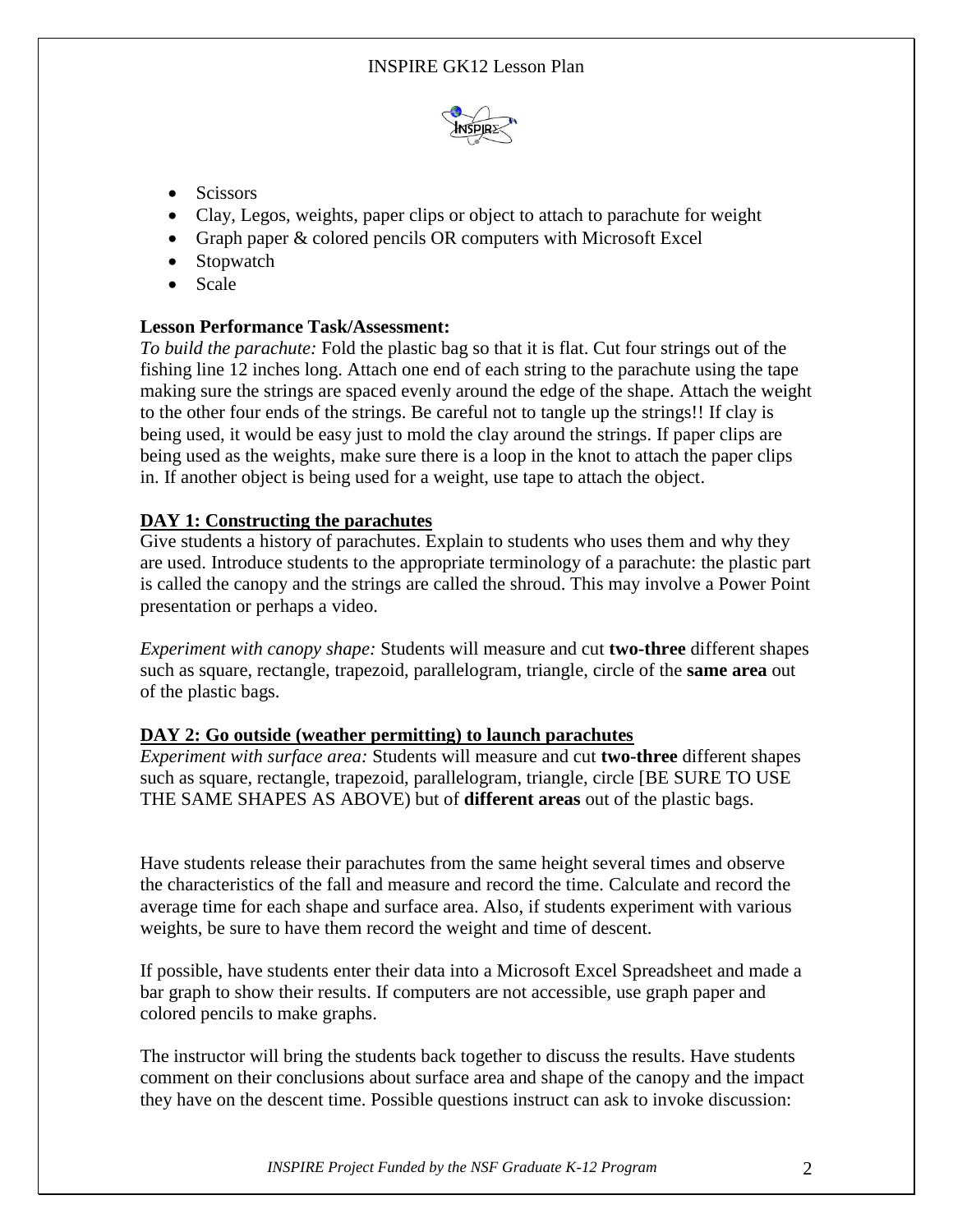

- How much weight did your parachute hold?
- You might think of a parachute as flying machine, but it isn't. It is actually a deceleration device. What does deceleration mean? (It means to slow down.)
	- o Why would we want a device to slow down? (safer landings, precious cargo)
- What would happen if we cut a small vent in the top of the parachute? (demonstrate in the classroom for students to see)

## **Lesson Relevance to Performance Task and Students:**

Parachutes are used as emergency lifesaving devices, to transport and deploy supplies, equipment and people and to assist in slowing down an object for landing. Students will also get a taste of design optimization when they discover the best design for a parachute.

## **Anticipatory Set/Capture Interest:**

Show students a real-world application of parachutes and how they have been used throughout history. NASA's Orion launch abort parachute system, NASA X-38, da Vinci's drawing, etc.

## **Guided Practice:**

Teacher will give students a brief history of parachutes and required background knowledge on the math involved in surface area and the concept of air resistance. Teacher might show students several examples of parachutes that worked and ones that didn't to give them some ideas for their designs.

## **Independent Practice:**

Students will work in small groups to design and construct their parachutes. Teacher will walk around the room and assist. If students are struggling with ideas, the teacher can demonstrate what happens when a crumpled up piece of paper is dropped versus a flat sheet of paper.

## **Remediation and/or Enrichment:**

For enrichment, try experimenting with different length of shrouds to see if there is a relationship to canopy size. Students could also build a parafoil and observe the difference. They can visualize the difference between 2D and 3D objects. This lesson could also be developed further to include Newton's second law, F=ma, and students could learn about how this calculation could help them design a better parachute. It would also familiarize students with the concept of mass. The students could also experiment with various materials to make their canopies out of.

For remediation, only experiment with one variable, shape or surface area. This would shorten the lesson plan, as well. Individual IEPs will be supported.